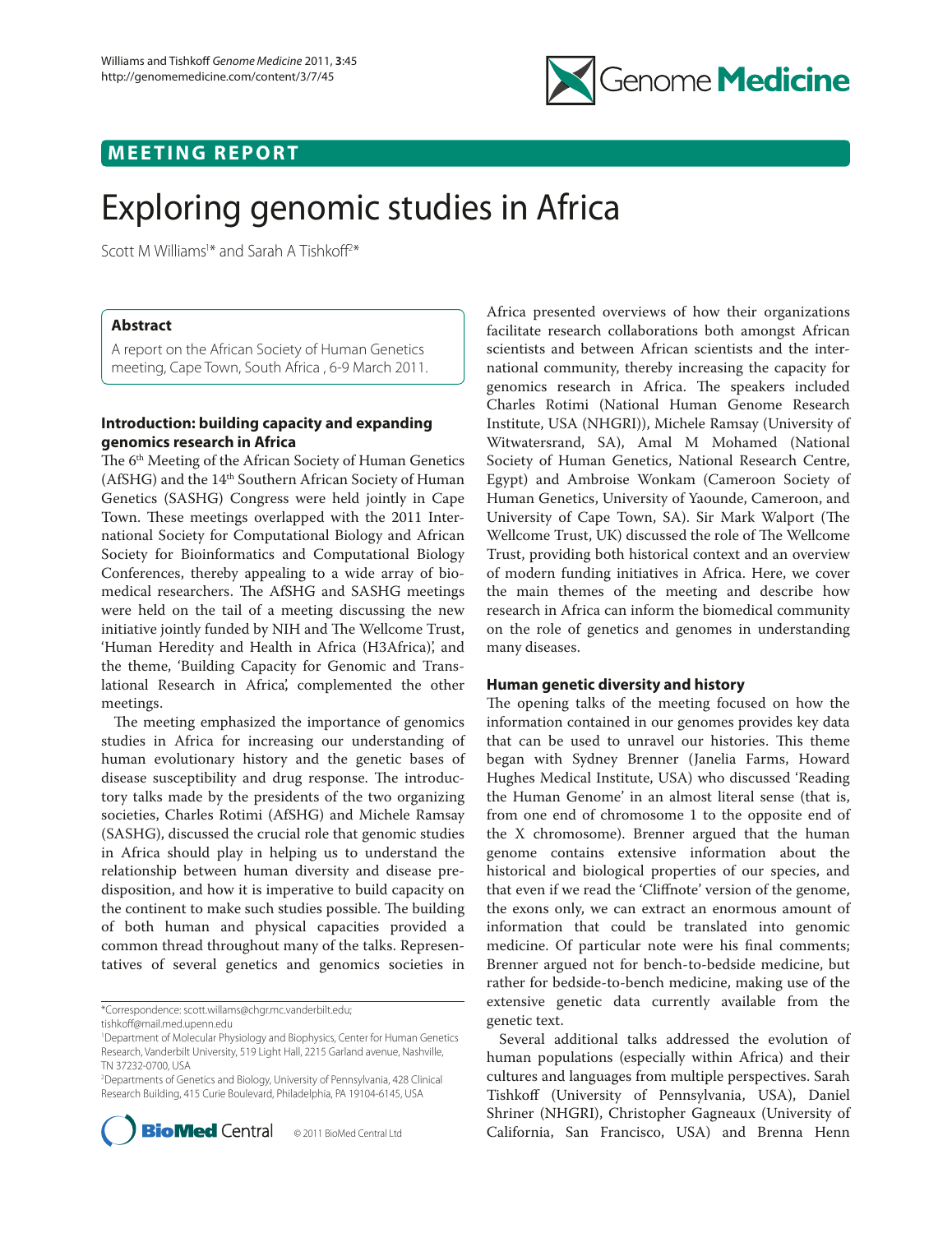(Stanford University, USA) took a genetic perspective, whereas John Parkington (University of Cape Town, SA) and Shomarka Keita (Howard University, USA) approached these topics from archaeological and anthropological perspectives, respectively. These talks were of note in that it became obvious that differing approaches can lead to a variety of conclusions that will require integration and resolution.

## **Genomic research: translational limits and resource limitations in Africa**

Eric Green (NHGRI) opened a session on public health genetics with an overview of his institutes' research portfolio, importantly cautioning that work being done today will require years to translate into clinical practice. This adjustment of expectations is arguably amongst the most important thing genomicists can do to ensure continued research. Edison Liu (Genome Institute of Singapore, Singapore) followed by presenting the reasons for prioritizing genomics research in resource-limited environments, arguing that such research can provide bases for health policy and human sustainability and that it can be of top quality. Extending the idea of how research can impact health policy requires the development of appropriate infrastructures, both intellectual and technological. The session on networks, infrastructure and training began with a talk by Dominic Kwiatkowski (Oxford University, UK), who laid out key issues relating to the use of the MalariaGen network as a model for understanding the evolution of malaria as a disease, from the perspective of both host and parasite. Doris Schroeder (University of Central Lancashire, UK) emphasized that the development of successful research and the anticipated successes that are eventually translated need to be shared with the local populations and researchers that made them possible, although the exact parameters are not presently defined, either ethically or legally in human genomics research. Arnold Christiansen (University of Witwatersrand, SA) gave a presentation that dealt with the problem of reduced funding for medical genetics and how it has adversely impacted aspects of medical care in South Africa, and Pasquale de Blasio (BioRep SRL, Italy) led a discussion on the steps and resources needed to develop crucial biobanking facilities on the African continent. Both of these talks raised the issue of limited resources in Africa for both research and medicine, and emphasized the need to increase the funding and thus capacity for genomics research on the continent.

### **Genomic medicine: current applications**

In a session focusing on molecular pathology, Griffin Rodgers (National Institute of Diabetes and Digestive and Kidney Disease, USA) gave a presentation that focused on treatments for sickle cell disease, including allogenic transplantation. This was followed by a talk on the genetics of type 2 diabetes mellitus by Mark McCarthy (Oxford University, UK), who reviewed the identification of more than 40 genes that are associated with the disease. Most previous studies have focused on populations of European ancestry and many of the identified genes are involved in reduced beta cell function and cell cycling. Expansion to African populations will be essential for fine-mapping and to identify disease risk variants that may be geographically restricted to Africa.

Several talks focused on the theme of translational research and pharmacogenetics. Howard McLeod (University of North Carolina at Chapel Hill, USA) discussed the importance of how drugs are prescribed: drug familiarity being a major factor in wealthier nations where a different drug is substituted if the first-prescribed drug is ineffective. This luxury does not exist in lower and middle income countries (LMICs) where much shorter drug lists exist. In LMICs, it is important to have an idea of what will work before choosing a drug, and this may be accomplished by identifying and characterizing the distribution of polymorphisms that affect drug metabolism. McLeod proposed that this can be achieved with extensive genetic characterization across LMICs and by applying pharmacogenetic principles in a way that, although less than perfect, is a substantial improvement over current practice in terms of both treatment outcome and cost.

Michael Hayden (University of British Columbia, Vancouver, Canada) followed with a discussion of analyses of patients with extreme drug-response phenotypes, which aim to identify factors that are associated with large effects. This approach contrasts with modern genomewide association studies of common traits, which typically identify variants of small effect, and can lead quickly to clinical applications. Among other examples, Hayden discussed the adverse effects of cisplatin, describing how variants at two genes (*Catechol-O-methyltransferase* (*COMT*) and *Thiopurine S-methyltransferase*  (*TPMT*)) are associated with most cases of cisplatinrelated deafness in children. This study involved fewer than 200 children, arguing for the role of large-effect genes in pharmacogenetics. These studies demonstrate the utility of genetics in medical care, even in resourcelimited environments.

John Burns (University of Newcastle, UK) spoke about targeted approaches used to study specific diseases, many of which are caused by single genes with large effects, and Olufunmilayo Olopade (University of Chicago, USA) discussed how genetic risk factors that are associated with breast and ovarian cancers in populations of European descent do not necessarily replicate in populations of African descent because of, for example, the different